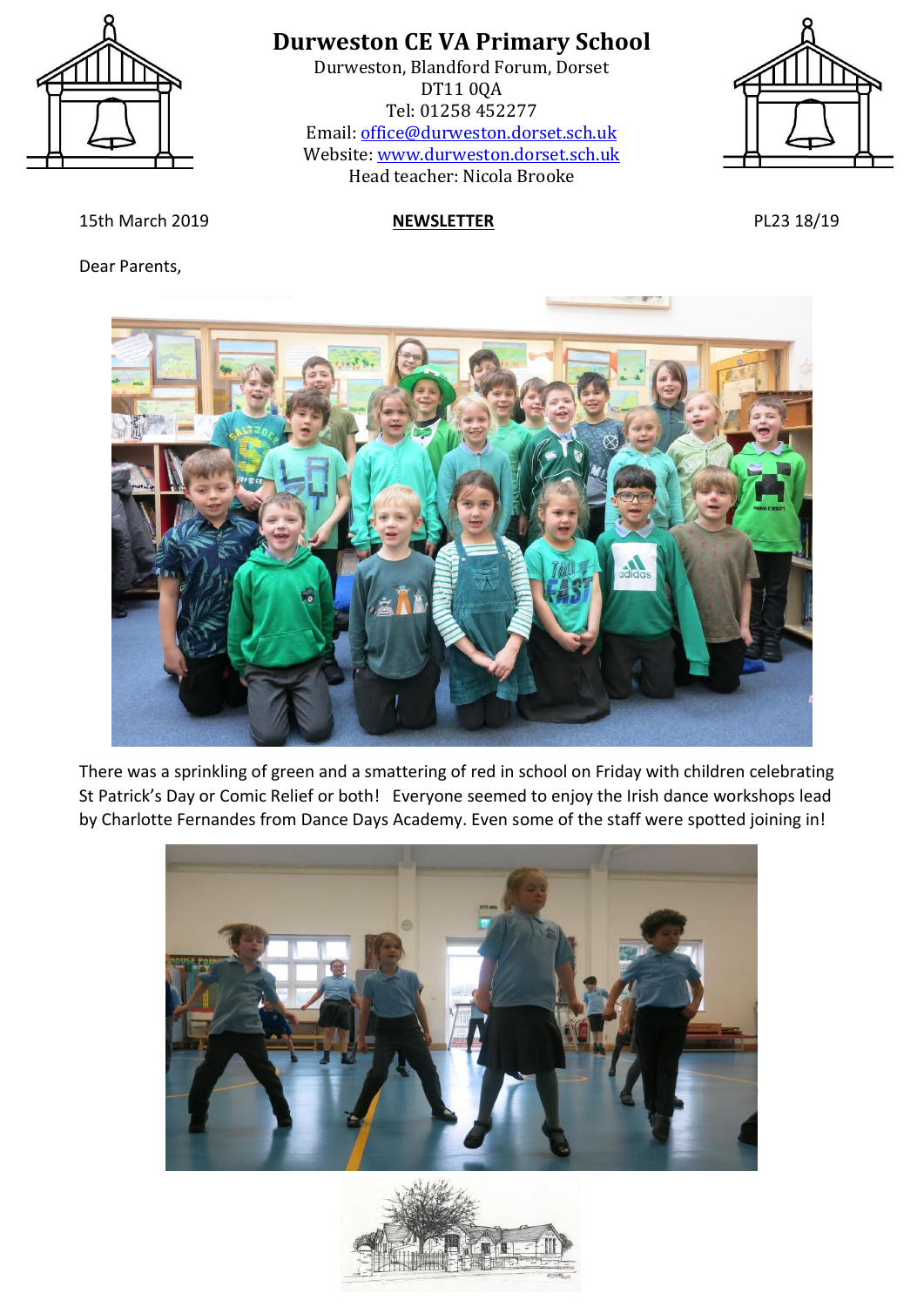

Durweston, Blandford Forum, Dorset DT11 0QA Tel: 01258 452277 Email: [office@durweston.dorset.sch.uk](mailto:office@durweston.dorset.sch.uk) Website: [www.durweston.dorset.sch.uk](http://www.durweston.dorset.sch.uk/) Head teacher: Nicola Brooke



#### **Pond weed anyone?**

It's that time of year again – we have tadpoles but they need weed. If anyone has some, it would be very gratefully received.

#### **Maths Matters**

The year 5s went to The Blandford School on Wednesday morning to take part in a maths day. All the schools shared maths investigations they had prepared – our mobius strip was particularly popular!

#### **Fire! Fire!**

The Fire Service were in on Thursday morning to talk to Starfish, Dolphins and Sharks about fire safety. I confess I was a little upset that he didn't come in a fire engine *or* a uniform….

#### **If you go down to the woods today…**

Porpoises should have been going into the Forest on Thursday but a forecast of high winds and heavy rains didn't seem conducive to a safe or enjoyable afternoon so we will try to rearrange. Might have to be after Easter though which leads me to some very good news…..

Mrs Cresswell has agreed to lead our sessions in the forest after Easter! Isn't that good news? She is really looking forward to it and is already full of ideas and activities.

#### **Film night**

Thank you to the PTA for organising another great evening. The adults made the most of the opportunity to get out their glad rags!

#### **Bridge Closure**

We have had formal notice this week of the closure of Durweston bridge this summer. If you didn't know:

*Dorset Highways are planning to undertake a scheme to replace three bridge structures located on the A357 Highway, in between the River Stour Durweston Bridge and Durweston Village (Grid coordinates 386208, 108574).*

*The scheme, which is part of our programme of maintenance works to the county bridges, is project No. BS1130 Durweston Flood Arches Replacement.*

*To enable the work to be carried out safely it is proposed that the A357 at the location of the bridge structures will be closed to vehicle traffic and all other road users from 08.00 on 22 June 2019 to 17.00 on 21 July 2019. The road will be closed for 24 hours, 7 days a week. No night time or weekend access will be permitted.*

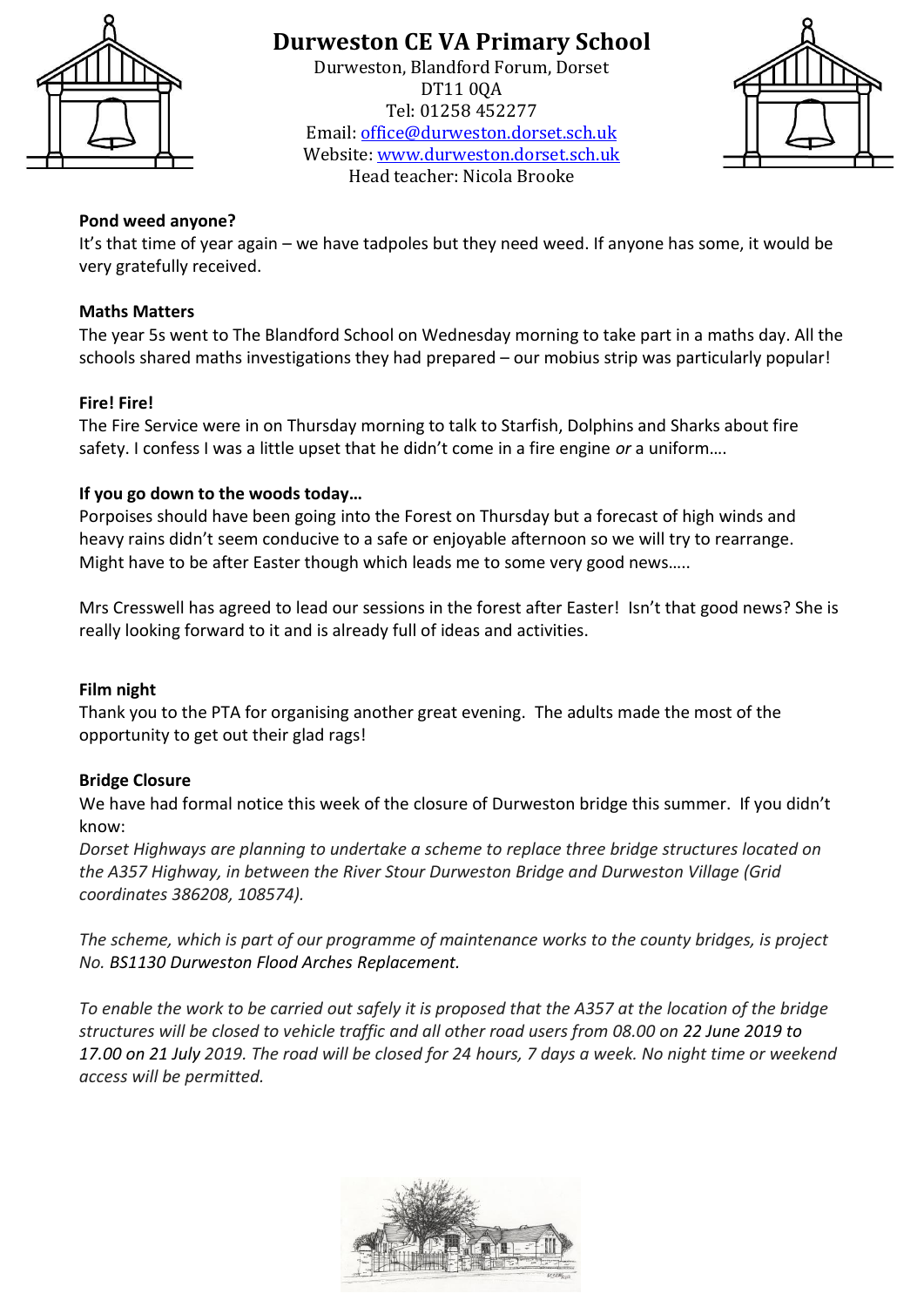

#### **Durweston CE VA Primary School** Durweston, Blandford Forum, Dorset DT11 0QA Tel: 01258 452277 Email: [office@durweston.dorset.sch.uk](mailto:office@durweston.dorset.sch.uk) Website: [www.durweston.dorset.sch.uk](http://www.durweston.dorset.sch.uk/)

Head teacher: Nicola Brooke



*Please find attached plan "BS1130 Closure Area" showing the location of the road closure and "BS1130 Diversion Route" showing the proposed diversion route.*

*If there is anything you wish to discuss or have any concerns you would like considered, please can you contact Stuart Allen [\(Stuart.Allen@dorsetcc.gov.uk\)](mailto:Stuart.Allen@dorsetcc.gov.uk) or John Burridge [\(j.burridge@dorsetcc.gov.uk\)](mailto:j.burridge@dorsetcc.gov.uk) by 29th March 2019.*

*An official temporary closure notice will be issued in due course*



Please forgive me, but I laughed when I saw the proposed diversion route. This is clearly going to make access to the school rather tricky. I am waiting to hear back from school transport about what they are planning to do about the bus from Stourpaine. My suggestion would be that we get some parents and staff together to organise a walking/cycling bus. This could also work for children coming from Blandford, if we get enough adults to supervise. Perhaps we could have a Parent's forum to discuss this after the Open Morning on Thursday  $4<sup>th</sup>$  April at about 9.30am?

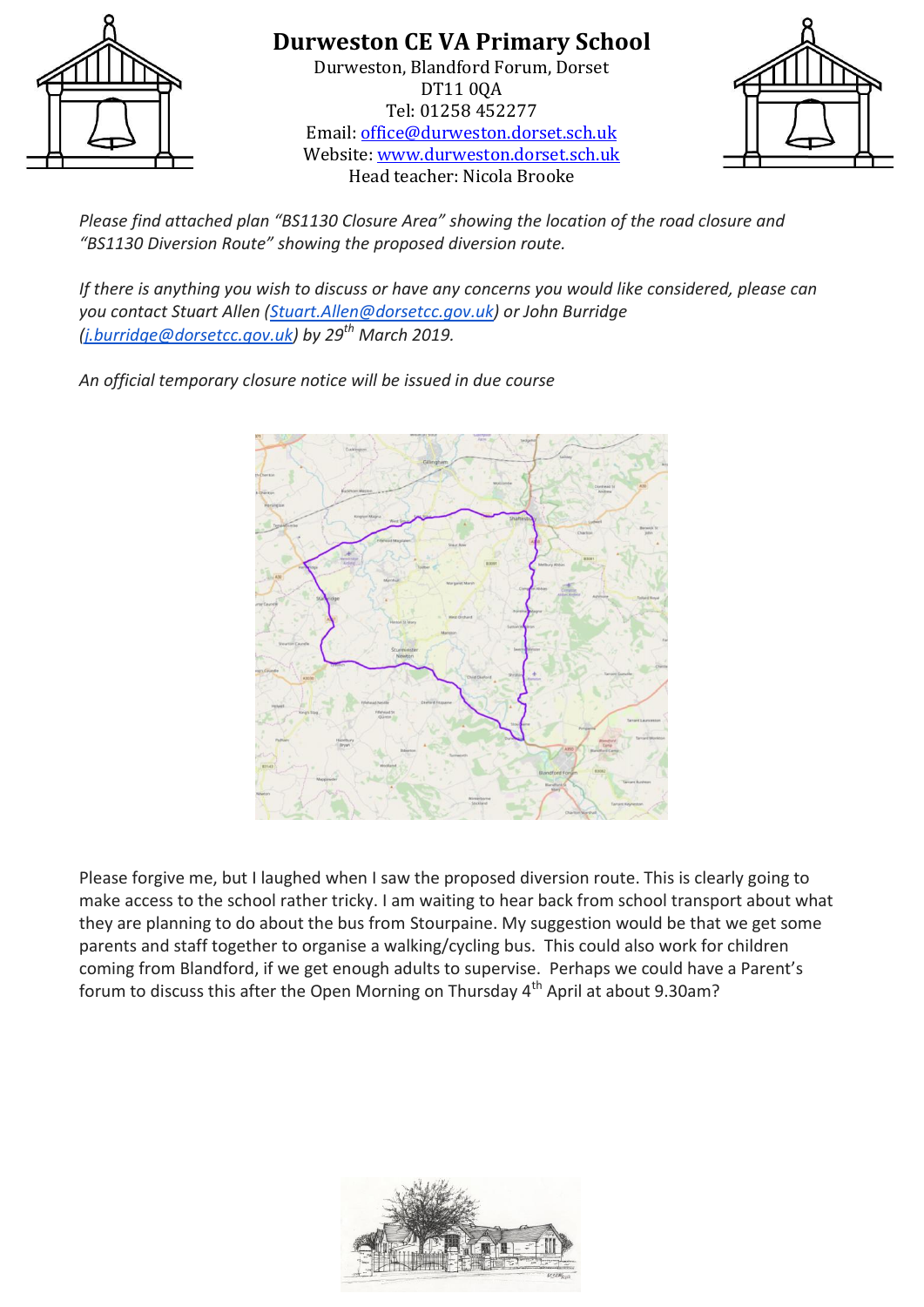

Durweston, Blandford Forum, Dorset DT11 0QA Tel: 01258 452277 Email: [office@durweston.dorset.sch.uk](mailto:office@durweston.dorset.sch.uk) Website: [www.durweston.dorset.sch.uk](http://www.durweston.dorset.sch.uk/) Head teacher: Nicola Brooke



#### **Attendance**

| Class           | Attendance this week (should be 96% +) | Whole school<br>this week | Whole school<br>this year (we<br>need 96%+) |
|-----------------|----------------------------------------|---------------------------|---------------------------------------------|
| Starfish        | $99.33\%$ $\odot$ $\odot$              |                           |                                             |
| <b>Dolphins</b> | 97.50% ©                               |                           |                                             |
| Seahorses       | 97.86% ©                               | 96.46% ©                  | 95.78%                                      |
| <b>Sharks</b>   | 94.67%                                 |                           |                                             |
| Porpoises       | 94.48%                                 |                           |                                             |

#### **Next week**

Dolphins and Seahorses will be in the forest on Monday – forecast is saying sunny intervals and a gentle breeze. Sounds perfect!

Apart from that I think it's a normal week….which makes it rather unusual!

Hope you all had a lovely weekend. Sorry this was late – time ran away from me this week.

Nicola Brooke Headteacher

#### **Dates for Your Diary**

| Wednesday 20 <sup>th</sup> March      | La             |
|---------------------------------------|----------------|
| Thursday 21 <sup>st</sup> March       | La             |
| Thursday 21 <sup>st</sup> March       | N <sub>C</sub> |
| Monday 25 <sup>th</sup> March         | La             |
| Monday 25 <sup>th</sup> March, 7.30pm | PT             |
| Tuesday 26 <sup>th</sup> March        | BS             |
| Friday 29 <sup>th</sup> March, 1pm    | Sp             |
| Thursday 4 <sup>th</sup> April, 9am   | Or             |
| Friday 5 <sup>th</sup> April, 11am    | Ea             |
| Friday 5 <sup>th</sup> April          | E٨             |
| Tuesday 23 <sup>rd</sup> April        | СF             |
| Friday 3 <sup>rd</sup> May            | M              |

**Wednesday 20th March Last French club Thursday 21st March Last Space to Be club D** Tennis club st week for clubs A meeting, The White Horse, Stourpaine IN Sing Up concert at TBS **Fring Welly Walk** pen morning Ister Communion Service at St Nicholas Church **JD OF TERM HILDREN RETURN TO SCHOOL** ufti Day for the Country Fayre

*The school dates for next year (2019/2020) can be found at the end of the newsletter*